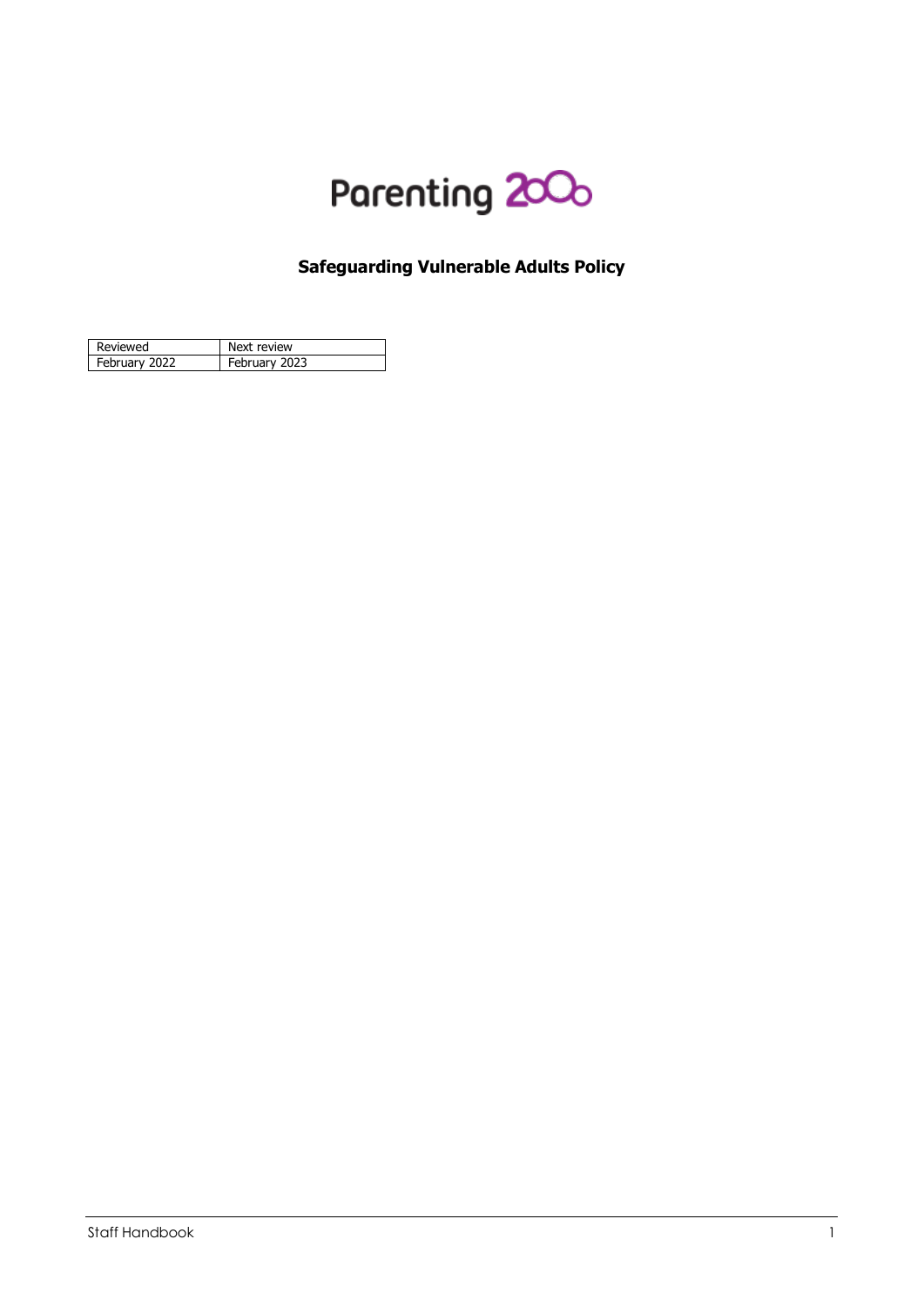# **Policy Statement**

Parenting 2000 is committed to safeguarding and promoting the welfare of vulnerable adults engaged in the breadth of its activities.

The purpose of this policy is to outline the duty and responsibility of staff, volunteers and trustees working on behalf of Parenting 2000 in relation to the protection of vulnerable adults from abuse.

All adults have the right to be safe from harm and should be able to live free from fear of abuse, neglect and exploitation.

The key objectives of this policy are:

- To explain the responsibilities Parenting 2000 and its staff, volunteers and trustees have in respect of vulnerable adult protection.
- To provide all with an overview of vulnerable adult protection
- To provide a clear procedure that will be implemented where vulnerable adult protection issues arise.
- To work in partnership with other agencies in the community to safeguard vulnerable adults

# **Definition**

Some adults are less able to protect themselves than others, and some have difficulty making their wishes and feelings known. This may make them vulnerable to abuse.

Parenting 200 uses the Government definition, of a 'vulnerable adult Specifically someone over the age of 18 years:

"who is, or maybe, in need of community care services (in any setting or context) by reason of mental or other disability, age of illness"

And

"who is or may be unable to take care of him or herself or unable to protect him or herself against significant harm or exploitation"

For purposes of ensuring consistent and widely understood terminology, these policy and procedures will use the phrase 'Vulnerable Adults' to identify those eligible for interventions within the procedures

 Possibly, In applying this policy staff should be aware that individuals, including vulnerable individuals, are unless, deemed otherwise through a mental capacity assessment, (The Mental Capacity Act 2005) able to make decisions in relation to their own lives ,even if those decisions are viewed as being the result of poor judgement

# **Legal framework**

Parenting 2000 is committed to improving outcomes for adults at risk by adhering to current legislation that supports the safeguarding of adults, which includes:

- Protection of Freedoms Act 2012 and the Freedom of Information Act (2004).
- Data Protection Act (1998)
- Safeguarding Vulnerable Groups Act 2006.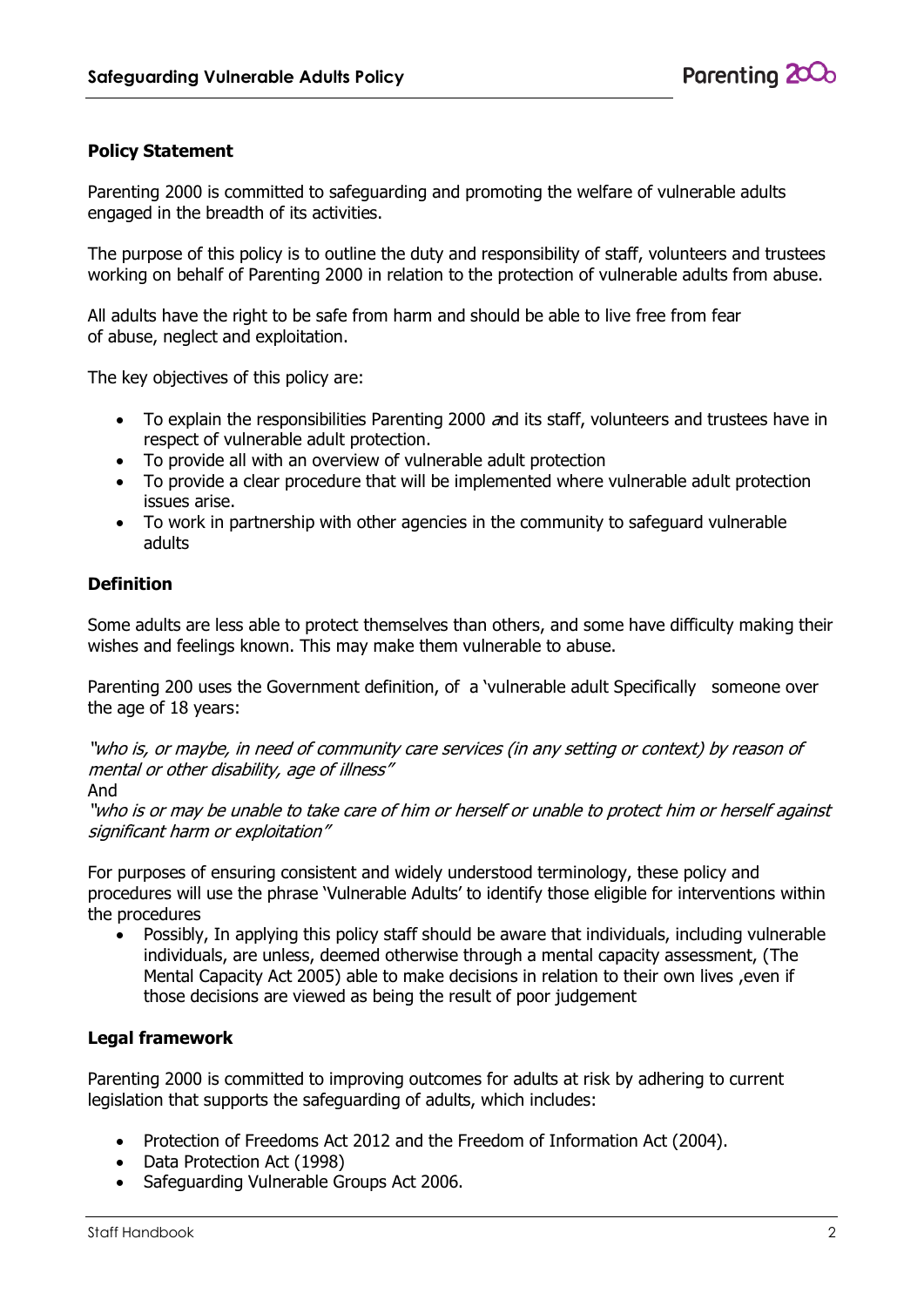- The Care Act 2014.
- The Mental Capacity Act 2005.
- The Equality Act 2010.

#### **The role of staff, volunteers and trustees**

All staff, volunteers and trustees working on behalf of *Parenting 2000* have a duty to promote the welfare and safety of vulnerable adults.

Staff, volunteers and trustees may receive disclosures of abuse and observe vulnerable adults who are at risk. This policy will enable staff/volunteers to make informed and confident responses to specific adult protection issues.

#### **Safe recruitment of staff and volunteers**

All Parenting 200 staff trustees and volunteers, working with or coming into contact on a regular basis with vulnerable adults will be subject to Disclosure and Barring Checks (DBS. To check the level of DBS required contact [www.gov.uk](http://www.gov.uk/) or contact Sefton CVS.

All new volunteers/staff who work with vulnerable people shall complete an application form and attend an interview.

All new staff/volunteers will be required to provide two references.

We will ensure that all employees/volunteers have appropriate qualifications and training.

All new employees/volunteers will be subject to a probation and induction process, including relevant training. Ongoing training and supervision will ensure all employees/volunteers are adequately supported.

# **Training**

This organisation recognises the importance of regular learning and development for staff, volunteers and trustees:

- The designated person(s) will attend regular appropriate training (managers)
- All staff, volunteers and trustees will be fully briefed concerning their safeguarding responsibilities during induction and prior to starting their duties.

#### **What is abuse?**

Factors described below are frequently found in cases of abuse and/or neglect. Their presence is not proof abuse has occurred, but must be regarded as indicators of possible significant harm.

Such indications justify the need for careful assessment and discussion with Parenting 2000's safeguarding lead and may require consultation with and/or referral to the local authority adult safeguarding helpdesk.

It is not the responsibility of those working for or volunteering with Parenting 2000 to decide that abuse is occurring, but it is their responsibility to act on any concerns. Indications that adults at risk may be experiencing abuse include the following: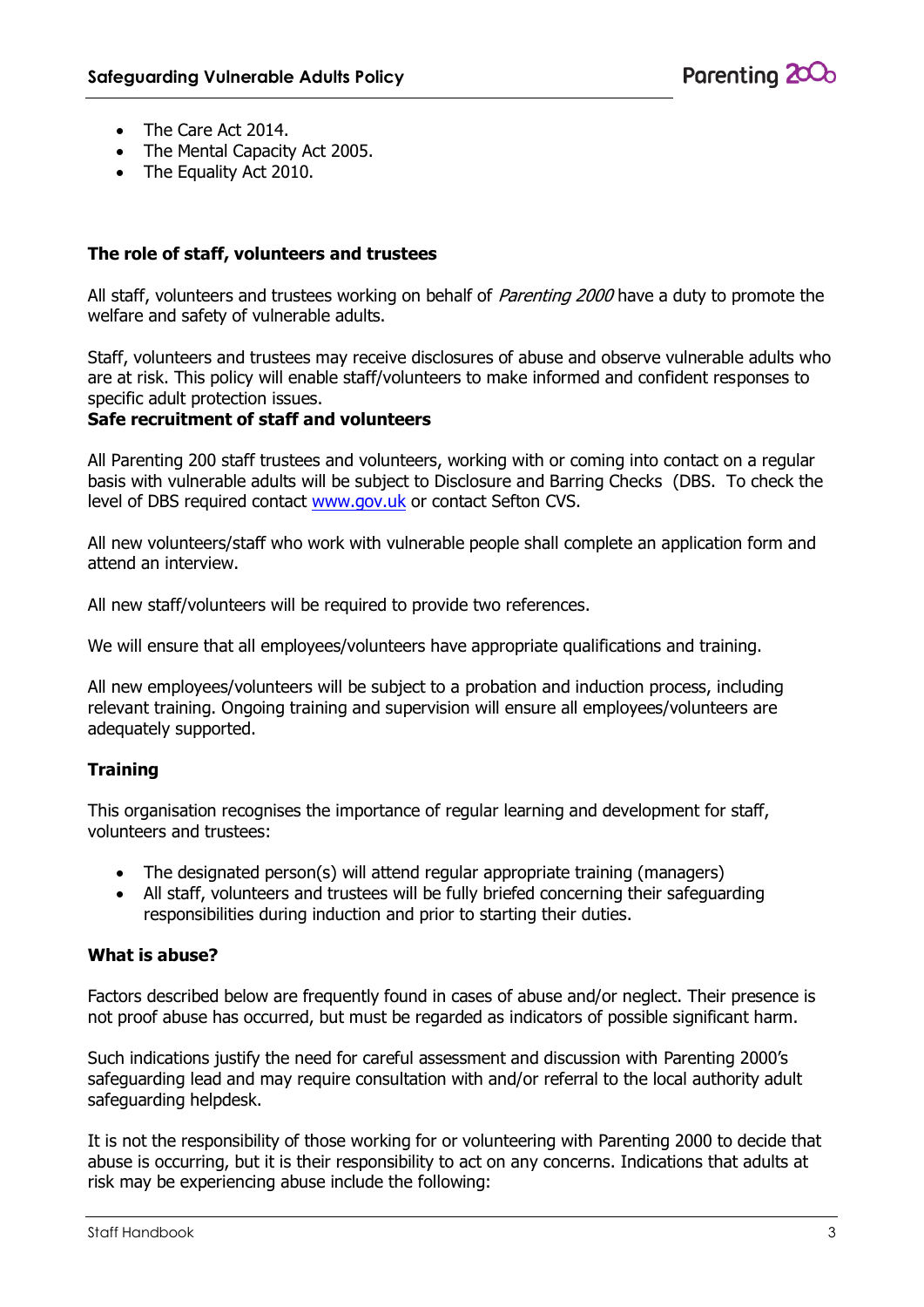# **SIX KEY SAFEGUARDING PRINCIPLES**

#### **Empowerment: People being supported and encouraged to make their own decisions and informed consent**.

"I am asked what I want as the outcomes from the safeguarding process and these directly inform what happens."

**Prevention:** It is better to take action before harm occurs.

"I receive clear and simple information about what abuse is, how to recognise the signs and what I can do to seek help."

**Proportionality:** The least intrusive response appropriate to the risk presented.

"I am sure that the professionals will work in my interest, as I see them and they will only get involved as much as needed."

**Protection:** Support and representation for those in greatest need.

"I get help and support to report abuse and neglect. I get help so that I am able to take part in the safeguarding process to the extent to which I want."

**Partnership:** Local solutions through services working with their communities. Communities have a part to play in preventing, detecting and reporting neglect and abuse.

"I know that staff treat any personal and sensitive information in confidence, only sharing what is helpful and necessary. I am confident that professionals will work together and with me to get the best result for me."

**Accountability:** Accountability and transparency in delivering safeguarding. "I understand the role of everyone involved in my life and so do they."

# **SIGNS OF ABUSE**

- **Abuse may take many forms and may include criminal activity. It may take the form of:**
- Physical abuse
- Neglect and or Acts of Omission
- Psychological and Emotional abuse
- Sexual abuse
- Sexual Exploitation
- Financial and material
- Organisational or Institutional abuse
- Self-neglect
- Modern Slavery
- Domestic Violence
- Discriminatory Abuse

It may also involve any combination of the above.

#### **1. Possible Indicators of Physical Abuse**

- Multiple bruising
- Fractures
- Burns
- Bed sores
- Fear
- Self Isolation
- Depression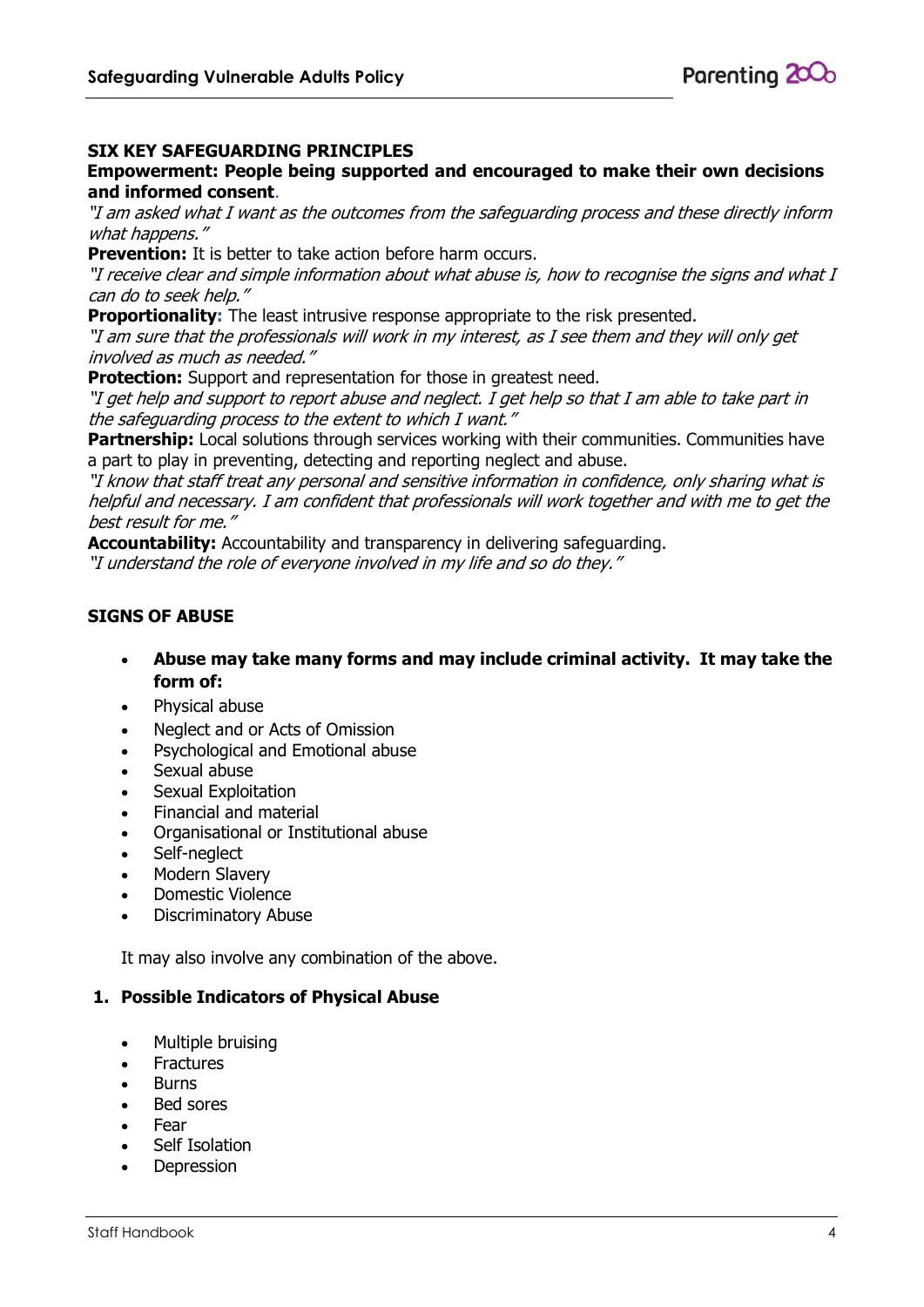

- Unexplained weight loss
- Assault (can be intentional or reckless)

#### **2. Possible Indicators of Neglect and Acts of Omission**

- **Malnutrition**
- Untreated medical problems
- Bed sores
- Confusion
- Over-sedation
- Deprivation of meals may constitute "wilful neglect"

#### **3. Possible Indicators of Psychological and Emotional Abuse**

- An air of silence when a particular person is present
- Withdrawal or change in the psychological state of the person
- Insomnia
- Low self-esteem
- Uncooperative and aggressive behaviour
- A change of appetite, weight loss/gain
- Sians of distress: tearfulness, anger
- Apparent false claims, by someone involved with the person, to attract unnecessary treatment
- Fear
- Verbal abuse and humiliation in front of others
- Self Isolation- not seeing friends and family

#### **4. Possible Indicators of Sexual Abuse**

- Bruising, particularly to the thighs, buttocks and upper arms and marks on the neck
- Torn, stained or bloody underclothing
- Bleeding, pain or itching in the genital area
- Unusual difficulty in walking or sitting
- Foreign bodies in genital or rectal openings
- Infections, unexplained genital discharge, or sexually transmitted diseases
- Pregnancy in a woman who is unable to consent to sexual intercourse
- Underage pregnancy
- The uncharacteristic use of explicit sexual language or significant changes in sexual behaviour or attitude
- Incontinence not related to any medical diagnosis
- Self-harming
- Poor concentration, withdrawal, sleep disturbance
- Excessive fear/apprehension of, or withdrawal from, relationships
- Fear of receiving help with personal care
- Reluctance to be alone with a particular person
- Unexpected or unexplained change in behaviour
- Soreness around the genitals
- A preoccupation with anything sexual
- Rape e.g. a male member of staff having sex with a Mental Health service user, (see Mental Health Act 1983)
- Indecent Assault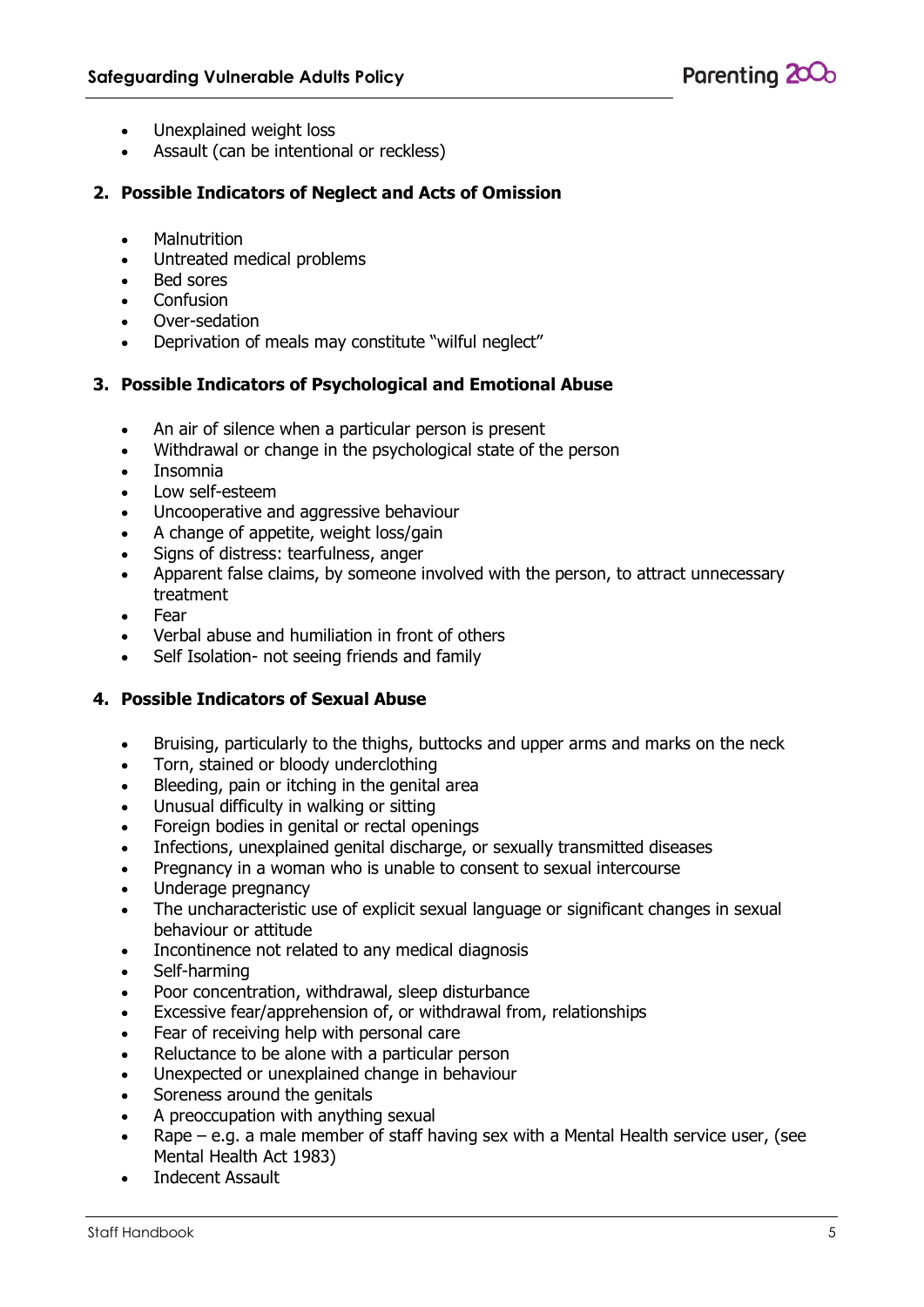#### **5. Possible indicators of Sexual Exploitation**

 Sexual exploitation is a subset of sexual abuse. It involves exploitative situations and relationships where people receive 'something' (e.g. accommodation, alcohol, affection, money) as a result of them performing, or others performing on them, sexual activities.

#### **6. Possible Indicators of Financial and Material Abuse**

- Missing personal possessions
- Unexplained withdrawals from the bank
- Unusual activity in the bank accounts
- Unpaid bills
- Unexplained shortage of money
- Reluctance on the part of the person with responsibility for the funds to provide basic food and clothes etc.
- Fraud
- Theft
- Power of attorney or lasting power of attorney (LPA) being obtained after the person has ceased to have mental capacity
- Failure to register an LPA after the person has ceased to have mental capacity to manage their finances, so that it appears that they are continuing to do so
- The person allocated to manage financial affairs is evasive or uncooperative
- The family or others show unusual interest in the assets of the person
- Signs of financial hardship in cases where the person's financial affairs are being managed by a court appointed deputy, attorney or LPA
- Recent changes in deeds or title to property
- Rent arrears and eviction notices
- A lack of clear financial accounts held by a care home or service
- Failure to provide receipts for shopping or other financial transactions carried out on behalf of the person
- Disparity between the person's living conditions and their financial resources, e.g. insufficient food in the house
- Unnecessary property repairs

#### **7. Possible Indicators of Organisational Abuse**

- Discouraging visits or the involvement of relatives or friends
- Run-down or overcrowded establishment
- Authoritarian management or rigid regimes
- Lack of leadership and supervision
- Insufficient staff or high turnover resulting in poor quality care
- Abusive and disrespectful attitudes towards people using the service
- Inappropriate use of restraints
- Lack of respect for dignity and privacy
- Failure to manage residents with abusive behaviour
- Not providing adequate food and drink, or assistance with eating
- Not offering choice or promoting independence
- Misuse of medication
- Failure to provide care with dentures, spectacles or hearing aids
- Not taking account of individuals' cultural, religious or ethnic needs
- Failure to respond to abuse appropriately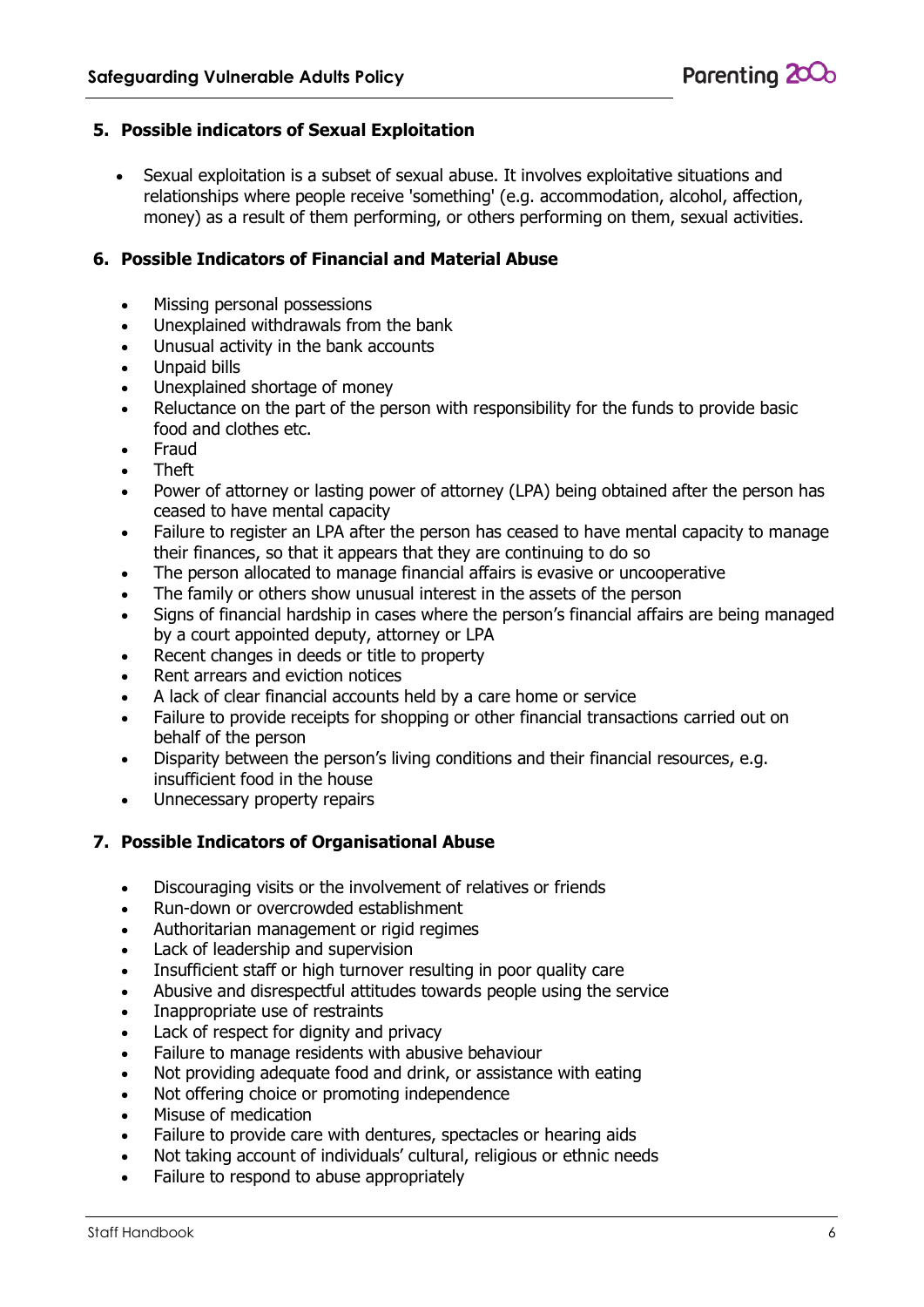

- Interference with personal correspondence or communication
- Failure to respond to complaints
- Inflexible and non-negotiable systems and routines
- Lack of consideration of dietary requirements
- Name calling; inappropriate ways of addressing people
- Lack of adequate physical care  $-$  an unkempt appearance

#### **8. Possible Indicators of Self-Neglect**

- This includes various behaviours; disregarding one's personal hygiene, health or surroundings resulting in a risk that impact on the adult's wellbeing, this could consist of behaviours such as hoarding.
- Lack of essential food, clothing or shelter
- Malnutrition and/or dehydration
- Living in squalid or unsanitary conditions
- Neglecting household maintenance
- Collecting a large number of animals in inappropriate conditions
- Non-compliance with health or care services
- Inability or unwillingness to take medication or treat illness or injury

#### **9. Possible indicators of Domestic Abuse**

Definition of Domestic Abuse: Domestic violence and abuse includes any incident or pattern of incidents of controlling, coercive or threatening behaviour, violence or abuse between those aged 16 or over who are or have been, intimate partners or family members regardless of gender or sexuality. It also includes so called 'honour' -based violence, female genital mutilation and forced marriage.

- Low self-esteem
- Feeling that the abuse is their fault when it is not
- Physical evidence of violence such as bruising, cuts, broken bones
- Verbal abuse and humiliation in front of others
- Fear of outside intervention
- Damage to home or property
- Isolation not seeing friends and family
- Limited access to money

Coercive or controlling behaviour is a core part of domestic violence. Coercive behaviour can include:

- acts of assault, threats, humiliation and intimidation
- harming, punishing, or frightening the person
- isolating the person from sources of support
- exploitation of resources or money
- preventing the person from escaping abuse
- regulating everyday behaviour.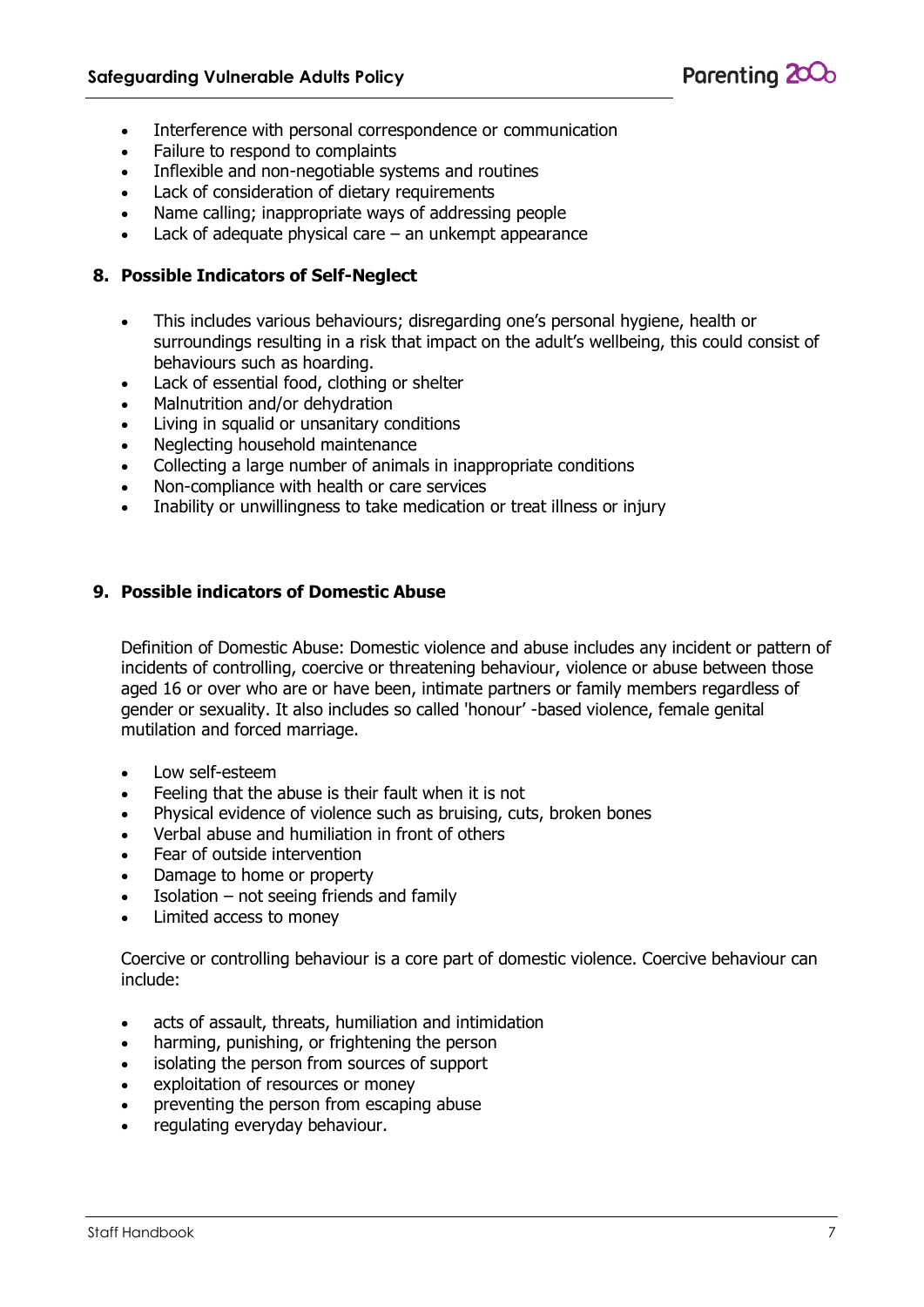#### **10. Possible indicators of Discriminatory Abuse**

- Abuse can be experienced as harassment, insults or similar actions due to race, religion, gender, gender identity, age, disability, sexual orientation, pregnancy and maternity, gender reassignment.
- The person appears withdrawn and isolated
- Expressions of anger, frustration, fear or anxiety
- The support on offer does not take account of the person's individual needs in terms of a protected characteristic

The lists provided above, are not exhaustive and staff must remain vigilant to abuse in any form at all times. In all cases, staff must report and record.

#### **MODERN SLAVERY – Policy Statement**

 Modern slavery is a crime and a violation of fundamental human rights. It takes various forms, such as slavery, servitude, forced and compulsory labour and human trafficking, all of which have in common the deprivation of a person's liberty by another in order to exploit them for personal or commercial gain. We have a zero-tolerance approach to modern slavery and we are committed to acting ethically and with integrity in all our business dealings and relationships and to implement and enforce effective systems and controls to ensure modern slavery is not taking place anywhere in our own business or our business partners. We are also committed to ensuring there is transparency in our own business and in our approach to tackling modern slavery. We expect the same high standards from all of our contractors, suppliers and other business partners, and they in turn will hold their own suppliers to the same high standards

#### **11. Possible indicators of Modern Slavery**

- Appearing to be malnourished, unkempt or withdrawn
- Isolation from the community, seeming under the control or influence of others
- Living in dirty, cramped or overcrowded accommodation and or living and working at the same address
- Lack of personal effects or identification documents
- Always wearing the same clothes
- Avoidance of eye contact, appearing frightened or hesitant to talk to strangers
- Fear of law enforcers

Modern Slavery is an international crime, it can include victims that have been brought from overseas, and vulnerable people in the UK. Slave Masters and Traffickers will deceive, coerce and force adults into a life of abuse, callous treatment and slavery.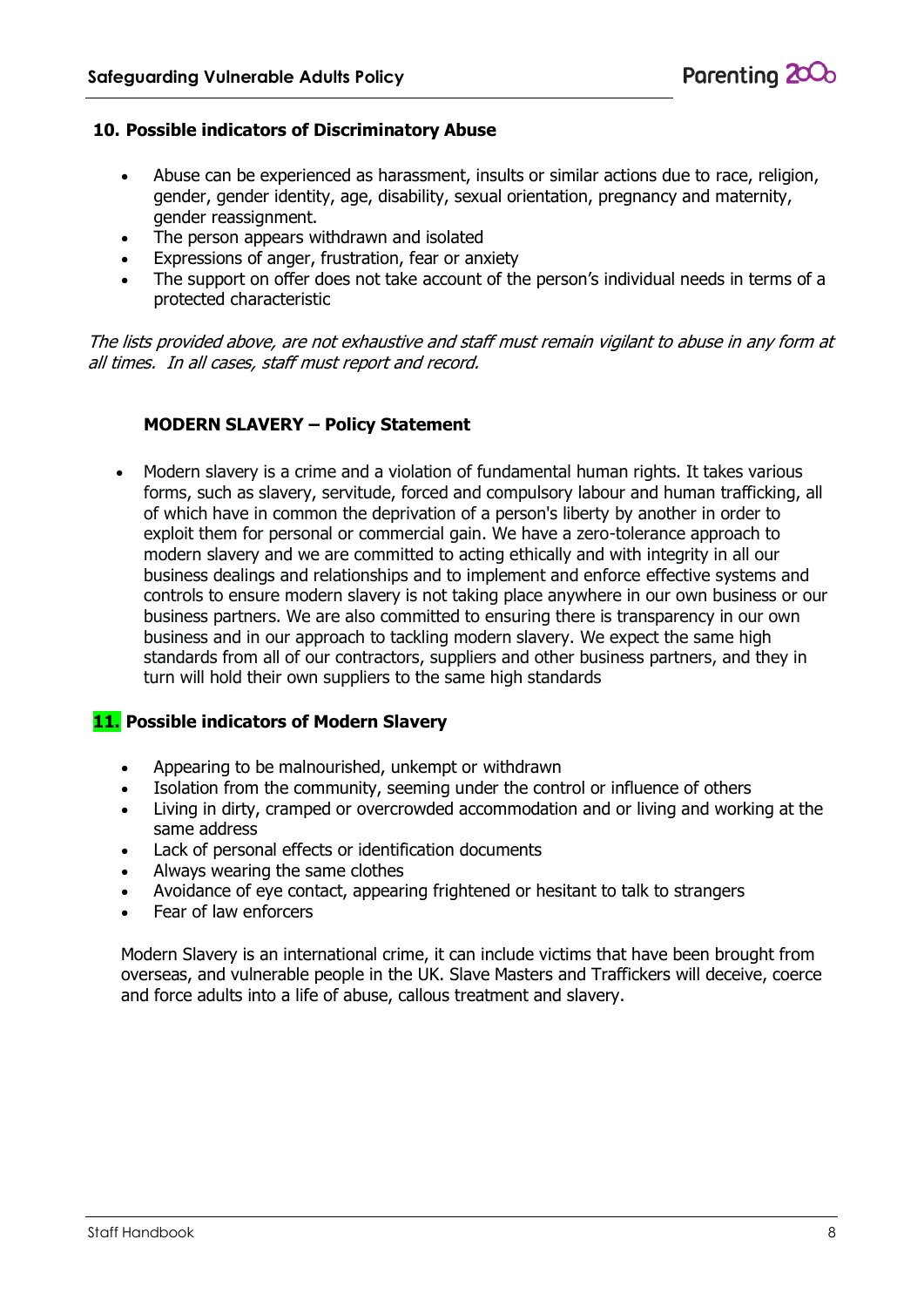# **THE SAFEGUARDING PROCEDURE**

The Primary responsibility of Parenting 2000 staff/volunteer /trustee is to act as an "ALERTER"

As an alerter you are:

- Not being asked to verify or prove that information is true
- Required to log your concerns and report them to a Designated Safeguarding Officer
- If the Person you have concerns about is the Designated Safeguarding Officer contact the CEO or Chair of trustees
- Only the Police have the responsibility to establish if a criminal offence has been committed

Should anyone within Parenting 2000 reasonably suspect or become aware of an adult who meets the safeguarding criteria as described above, or is at risk of, abuse or neglect, the Designated Safeguarding Person/Lead (DSL) must be informed.

#### **The Designated Person**

The responsibilities of the designated person/ trustee are as follows:

- To be responsible for ensuring that effective communication and liaison with Social Services and other agencies takes place as appropriate in the event of staff having concerns about a vulnerable adult
- To ensure that all staff have an understanding of safeguarding and its main indicators, and are aware of Parenting 2000's and their own responsibilities
- To support and advise staff in their Safeguarding work.
- To maintain their own knowledge and awareness of the issues, policy and practice of Safeguarding, through regular attendance at appropriate training courses,

| <b>Name</b>   | Role                                                       | <b>Job Title</b>    | <b>Phone nos</b> | <b>Email</b>                           |
|---------------|------------------------------------------------------------|---------------------|------------------|----------------------------------------|
| Janine        | Designated                                                 | Chief               | 01704 380047     | Janinehyland@parenting2000.org.uk      |
| Hyland        | Safeguarding Lead                                          | Executive           | 0151 932 1163    |                                        |
|               |                                                            |                     | 07880033831      |                                        |
| Roma          | Deputy                                                     | Senior Early        | 01704 380047     | Roma.donker@parenting2000.org.uk       |
| <b>Donker</b> | Safeguarding Lead                                          | Help                | 0151 932 1163    |                                        |
|               |                                                            | <b>Practitioner</b> | 07880 035 273    |                                        |
| Shannon       | Deputy                                                     | Youth               | 01704 380047     | Shannon.bryan@parenting2000.org.uk     |
| Bryan         | Safeguarding Lead                                          | <b>Services</b>     | 0151 932 1163    |                                        |
|               |                                                            | Manager             | 07834 524 987    |                                        |
| Claudia       | Deputy                                                     | Therapeutic         | 01704 380047     | Claudia.aldersely@parenting2000.org.uk |
| Aldersley     | Safeguarding Lead                                          | Counselling         | 0151 932 1163    |                                        |
|               |                                                            | Lead                |                  |                                        |
| <b>Steve</b>  | Designated Trustee                                         | Trustee             | 0151 284 0025    | Steve.McDermott@expect-                |
| Мc            | Safeguarding Lead                                          |                     | 0151 932 1163    | excellence.org                         |
| Dermott       | This is strategic rather                                   |                     |                  |                                        |
|               | than operational; they will<br>involved<br>be<br>not<br>in |                     |                  |                                        |
|               | concerns about individual                                  |                     |                  |                                        |
|               | children                                                   |                     |                  |                                        |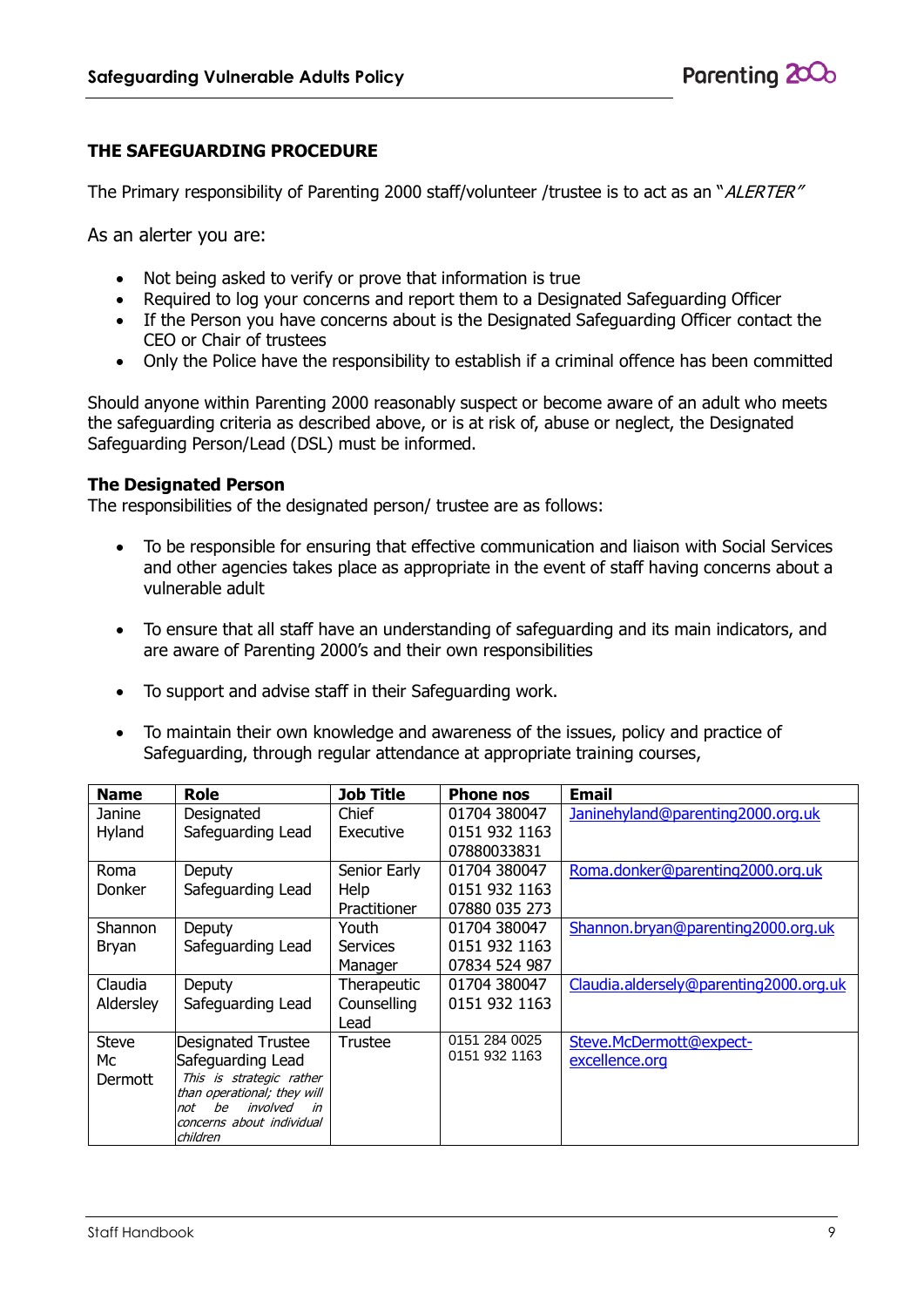| LOCAL AUTHORITY CONTACT NUMBER FOR RAISING SAFEGUARDING CONCERNS |                                                     |  |  |  |
|------------------------------------------------------------------|-----------------------------------------------------|--|--|--|
| Sefton:                                                          | 0151 934 3737                                       |  |  |  |
| Lancashire:                                                      | 0300 123 6721 (adult social care)                   |  |  |  |
| Liverpool:                                                       | Careline 0151 233 3800                              |  |  |  |
|                                                                  | https://apps.liverpool.gov.uk/lccforms/forms/adult- |  |  |  |
|                                                                  | safequarding-professional-referral/                 |  |  |  |
|                                                                  |                                                     |  |  |  |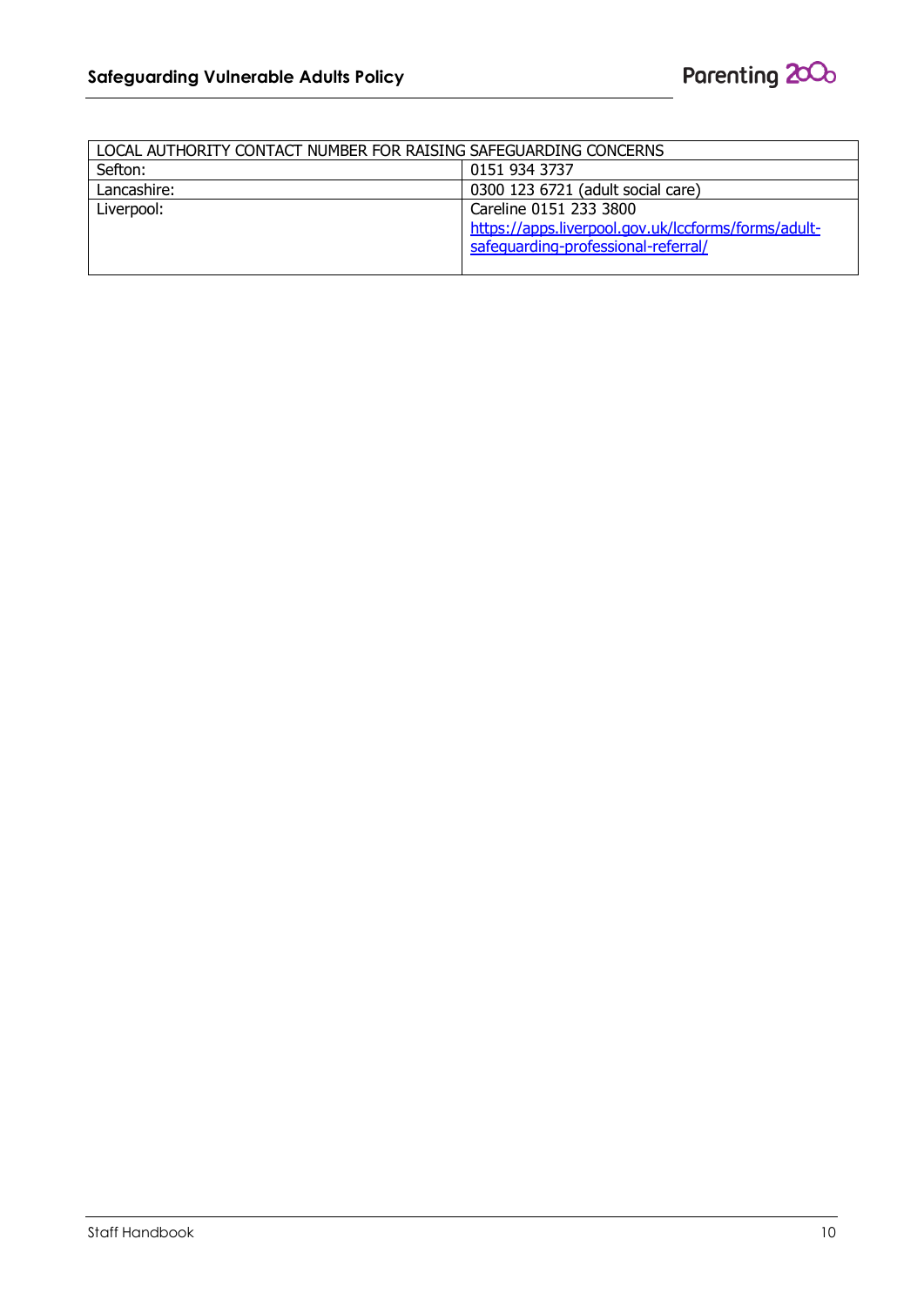

# **THIS POLICY IS APPROVED AND ENDORSED BY THE BOARD OF TRUSTEES AND WILL BE REVIEWED ON AN ANNUAL BASIS.**

# **Reviewed: February 2022**

# **Signed by: Nigel Bellamy Chair**